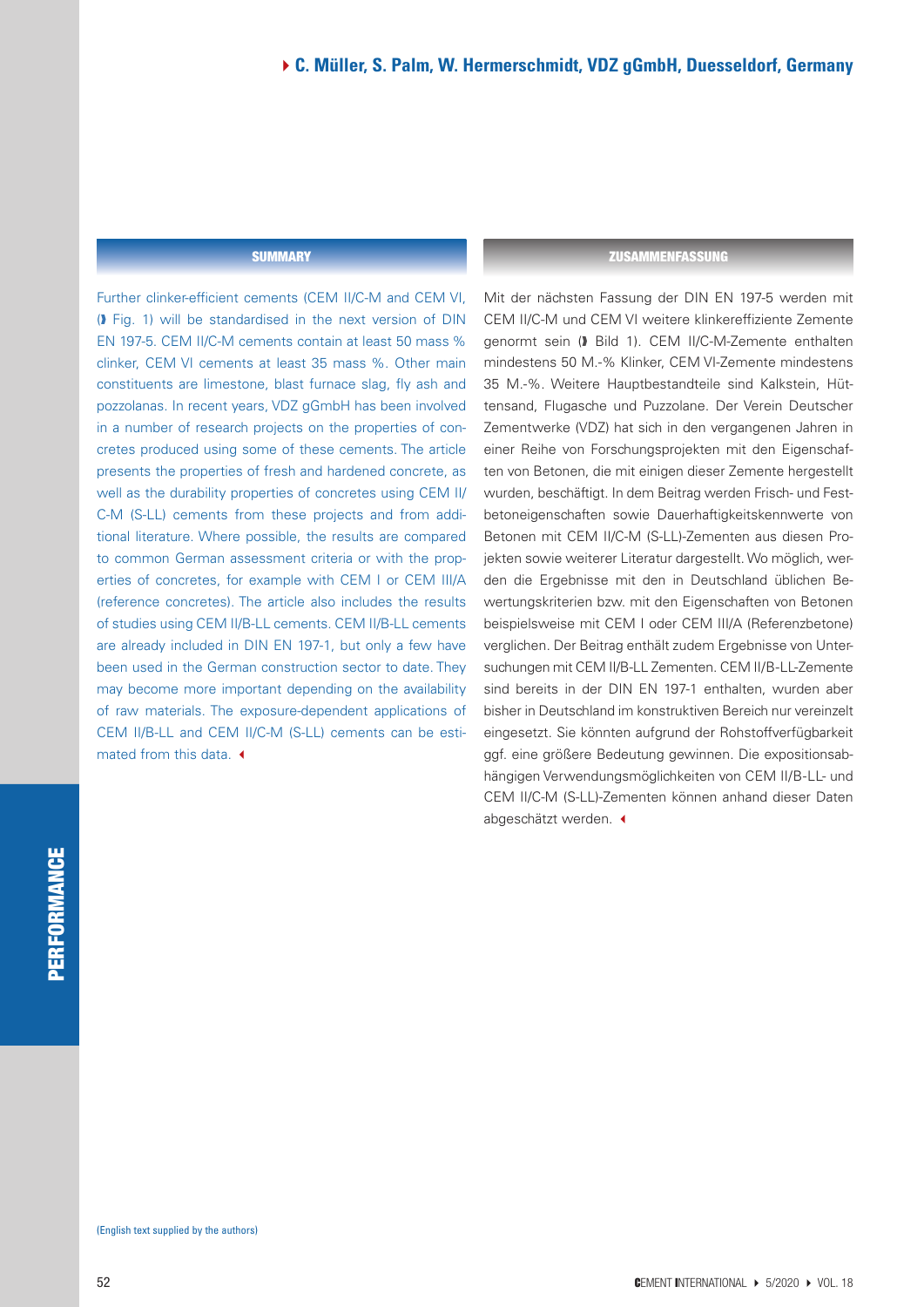## **Durability properties of concretes using CEM II/C-M (S-LL) and CEM II/B-LL cements**

## **Dauerhaftigkeitseigenschaften von Betonen mit CEM II/C-M (S-LL)- und CEM II/B-LL-Zementen**

#### **1 Database**

Data from [1-8] and the anonymised data of VDZ member companies were analysed. The database includes 21 CEM II/ C-M (S-LL) cements and 31 CEM II/B-LL cements used in up to four concrete compositions. For comparison, concretes using CEM I, CEM II/A-LL, CEM II/A or B-S, CEM III/A and CEM III/B from the discussed sources were adopted. The data analysed here are shown as mean values in Tables 2 to 11.

#### **2 Standard compressive strengths of cements**

**Fig. 2 shows the compressive strengths of standard** mortars after 2, 7 and 28 d according to DIN EN 196-1. The number of results on the graph for each mean value is designated by "n". The investigated CEM II/C-M (S-LL) and CEM II/B-LL cements corresponded to the strength classes 32.5 N to 52.5 N.



Figure 1: Cements in the K-S-LL system of the current and the revised DIN EN 197-1 and DIN EN 197-5





#### **3 Concretes**

#### 3.1General

Four concrete compositions, given in � Table 1, were used.

3.2 Flow diameter and concrete compressive strength In addition to the durability properties given in Table 1, the concrete compressive strengths were determined on cubes according to DIN EN 12390-3 at the age of 28 d. Also, the flow diameter according to DIN EN 12350-5 was determined in some cases. **I** Fig. 3 shows the flow diameter fluctuation range for concretes B1 to B4 (see Table 1) using the reference cements as well as CEM II/B-LL and CEM II/C-M (S-LL) cements. All investigated concretes were produced without superplasticizers or plasticizers. Concretes using CEM II/C-M (S-LL) and CEM II/B-LL cements show comparable flow diameters to the reference concretes used in the respective research projects.

� Fig. 4 shows the range of fluctuation of concrete compressive strengths. The minimum concrete compressive strengths of concretes B1, B3 and B4 using CEM II/C-M

| <b>Concrete</b> | <b>Cement content</b><br>$\left[\mathrm{kq/m^3}\right]$ | <b>Water-cement ratio</b> | <b>Fresh concrete</b><br>air content [%] | <b>Durability test</b>                                                                                                                                                                                                     |
|-----------------|---------------------------------------------------------|---------------------------|------------------------------------------|----------------------------------------------------------------------------------------------------------------------------------------------------------------------------------------------------------------------------|
| <b>B1</b>       | 260                                                     | 0.65                      |                                          | Carbonation resistance acc. to German Committee for Reinforced<br>Concrete (DAfStb) booklet No. 422                                                                                                                        |
| <b>B2</b>       | 300                                                     | 0.60                      |                                          | Freeze-thaw resistance using the cube test method acc. to<br><b>DIN CEN/TS 12390-9</b>                                                                                                                                     |
| B <sub>3</sub>  | 320                                                     | 0.50                      |                                          | Chloride migration acc. to the Federal Waterways Engineering and<br><b>Research Institute (BAW) Code of Practice</b><br>"Chloride migration" and Freeze-thaw resistance using the CIF<br>method acc. to DIN CEN/TS 12390-9 |
| <b>B4</b>       | 320                                                     | 0.50                      | $5.0 \pm 0.5$                            | Freeze-thaw resistance with de-icing salt using the CDF method<br>acc. to DIN CEN/TS 12390-9                                                                                                                               |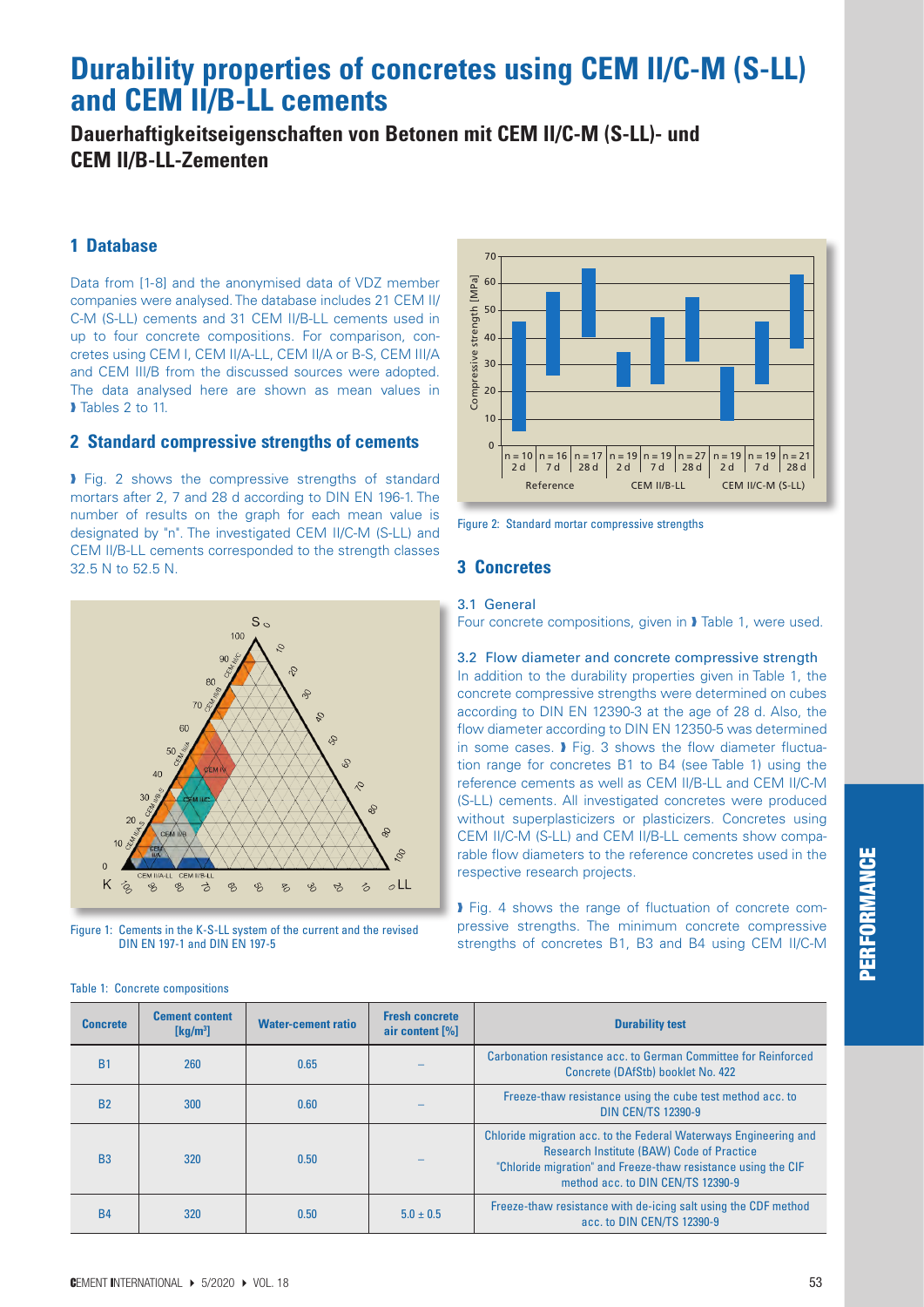

Figure 3: Flow diameters of concretes with reference cements ("R"), CEM II/B-LL ("B-LL") and CEM II/C-M (S-LL) ("C-M")



Figure 5: Carbonation of B1 concretes with CEM II/C-M (S-LL)

(S-LL) and CEM II/B-LL are comparable to those of the reference concretes. However, some concretes using Portland cement display considerably greater maximum concrete compressive strengths, in particular at high water-cement ratios  $(w/c = 0.65)$ . On the whole, concretes in all practically relevant compressive strengths can be produced in an adequate manner using CEM II/C-M (S-LL) and CEM II/B-LL cements.

#### 3.3 Carbonation

For exposure class XC3, concretes in Germany must have a minimum cement content of 260 kg/m<sup>3</sup>, a maximum watercement ratio of  $w/c = 0.65$  and a minimum compressive strength class C20/25. The carbonation depths of concretes of this composition up to an age of 365 d were determined in a number of evaluated literature references according to DAfStb booklet No. 422. I Fig. 5 and 6 show the carbonation depths of concretes with nine CEM II/B-LL and five CEM II/C-M (S-LL) cements. According to DIN 1045-2, both CEM I and CEM III/A cements are approved in this exposure class. Concretes using CEM I and CEM III/A therefore span the field of conventional carbonation depths in this data compilation. In addition, the respective carbonation depths of a concrete using a CEM II/A-LL are shown in each case.

� Fig. 7 summarises the carbonation depths after 182 d. The concretes using CEM II/B-LL and CEM II/C-M (S-LL) cements are located between a concrete with CEM I and a concrete with CEM III/A.

In the German Institute for Building Technology approval procedure, the depth of carbonation is tested on prisms based



Figure 4: Compressive strengths of concretes at an age of 28 d with reference cements ("R"), CEM II/B-LL ("B-LL") and CEM II/C-M (S-LL) ("C-M")



Figure 6: Carbonation of B1 concretes with CEM II/B-LL



Figure 7: Carbonation depths of B1 concretes aged 182 d

on DIN EN 196-1. Gravel sand with an A8/B8 grading curve is used as aggregate. The water-cement ratio is  $w/c = 0.50$ . One half of the prisms are stored under water until aged 7 d, the other half at 20 °C until aged 28 d. Following this storage, the respective compressive strengths are determined. The carbonation depth is determined after storage in a climate at 20 $\degree$ C, 65% relative humidity and natural CO<sub>2</sub> concentration at the age of 147 and 168 d, respectively. � Fig. 8 shows the results against the German Institute for Building Technology evaluation background. The data basis is less than that of the concrete tests with  $w/c = 0.65$ . Nevertheless, the results can be classified against the evaluation background as a function of the compressive strength and in principle confirm the observations made on the  $w/c = 0.65$  concretes.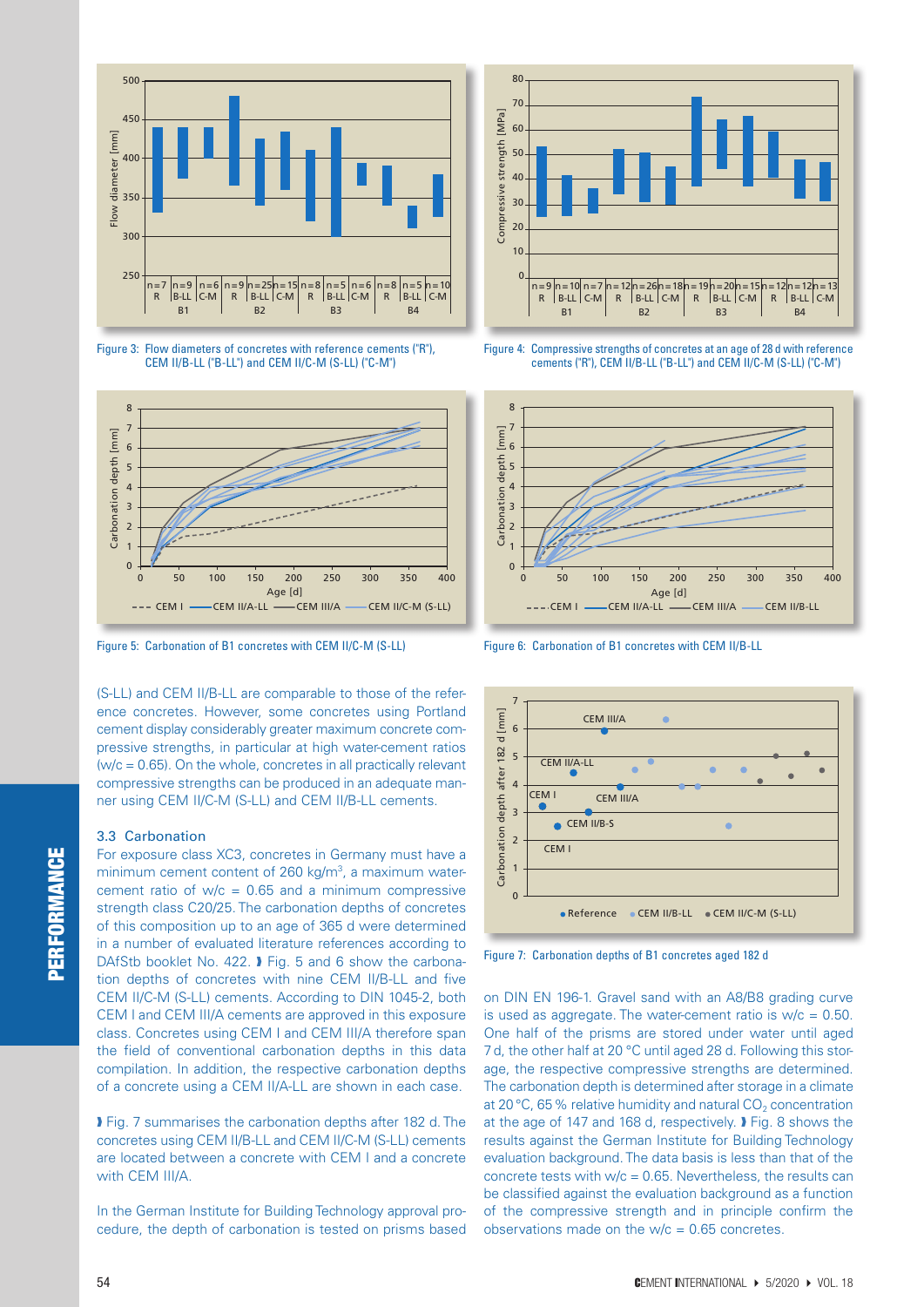

Figure 8: Carbonation of German Institute for Building Technology (DIBt) fine concrete prisms

#### 3.4 Resistance to chloride penetration

For the exposure classes XD2 and XS2, concretes in Germany must have a minimum cement content of 320 kg/m<sup>3</sup>, a maximum water-cement ratio of  $w/c = 0.50$  and a minimum compressive strength class C35/45. The resistance to chloride penetration of concretes of this composition was determined in various evaluated literature references according to the Federal Waterways Engineering and Research Institute Code of Practice "MDCC" [9]. The chloride migration coefficients, measured at the age of 28 d, are shown in **J** Fig. 9. All investigated concretes using CEM II/C-M (S-LL) pass the Federal Waterways Engineering and Research Institute's XD2/ XS2 criterion. The concretes using CEM II/B-LL are generally located between the Federal Waterways Engineering and Research Institute's XD2/XS2 criterion and the criterion adopted in Germany for technical approvals, among other things for cements, and is thus of the same order of magnitude as concretes using Portland cements. However, some of the concretes using CEM II/B-LL are also located above the approval criterion.

3.5 Freeze-thaw resistance using the cube test method For exposure class XF1, concretes in Germany must have a minimum cement content of 280 kg/m<sup>3</sup>, a maximum watercement ratio of  $w/c = 0.60$  and a minimum compressive strength class C25/30. For XF3, a maximum allowable watercement ratio of  $w/c = 0.50$  applies for a minimum cement content of 320 kg/m<sup>3</sup>.

In German Institute for Building Technology approval studies [10] for cements, suitability for exposure class XF3 for concretes with a minimum cement content of 300 kg/m<sup>3</sup> and a water-cement ratio of  $w/c = 0.60$  was examined over many years using the cube method according to prEN 12390-9. The limit value is 10 % by mass scaling after 100 freezethaw cycles (FTC).

The freeze-thaw resistance of concretes of this composition was determined from a number of analysed literature references. � Fig. 10 shows the scaling after 100 FTC. All concretes using CEM II/C-M (S-LL) cements comply with the acceptance criterion. Some concretes using CEM II/B-LL are even located beyond the limit value.

#### 3.6 Freeze-thaw resistance using the CIF method

In German Institute for Building Technology approval procedures, the CIF method according to prEN 12390-9 can also be used for verification of freeze-thaw resistance for the XF3 exposure class. A maximum allowable decrease of the relative dynamic elastic modulus of 75 % after 28 FTC of the value prior to freeze-thaw exposure is applied as a limit value [11]. The test is carried out on a concrete with a cement content of 320 kg/m<sup>3</sup> and a water-cement ratio of  $w/c = 0.50$  (B3).



Figure 9: Resistance to chloride penetration of B3 concrete



The results are shown in � Fig. 11. The CIF method is far



Figure 10: Scaling of B2 concrete in freeze-thaw cube test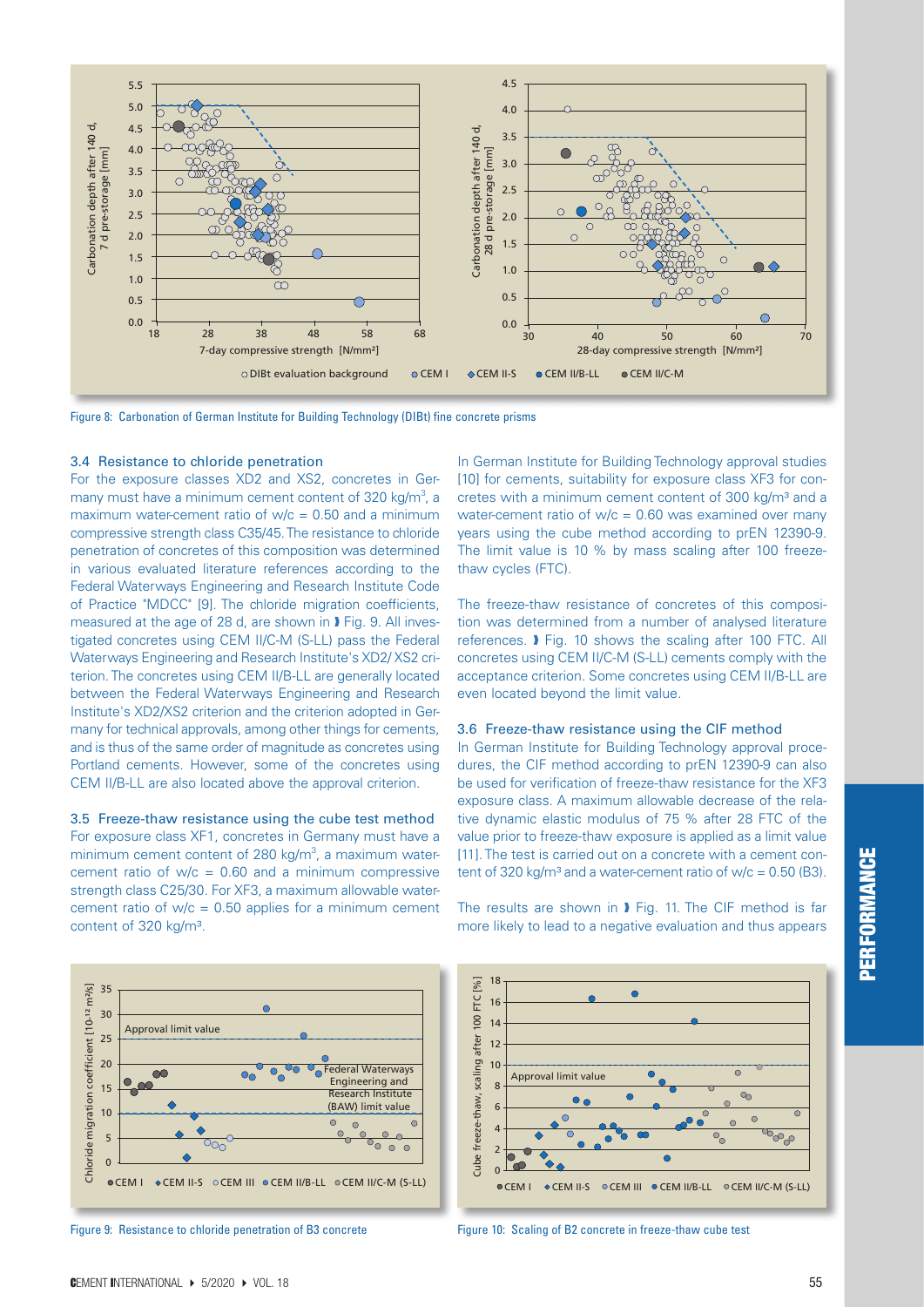

Figure 11: Relative dynamic elastic modulus of B3 concretes using the CIF method

to be the more stringent test method for evaluating suitability for exposure class XF3. This is also shown by a direct comparison of both freeze-thaw test methods (� Fig. 12). In around 60 % of the tests on concretes B2 and B3 using identical cements, the test methods lead to the same assessment (quadrants I and III). A negative assessment using the CIF test and a simultaneous positive evaluation using the cube test (quadrant II) occurs in around 40 % of cases investigated.

Exclusion from use in exposure class XF3 based on the results of the CIF test does not necessarily mean that the cements cannot be used in components exposed to freezethaw attack. According to [12], concretes with maximum scaling of 10 % by mass after 100 freeze-thaw cycles using the cube method are at least suitable for use in exposure class XF1.

#### 3.7 Freeze-thaw resistance with de-icing salt using the CDF method

For exposure class XF4, concretes in Germany must have a cement content of at least 320 kg/m<sup>3</sup>, a maximum watercement ratio of  $w/c = 0.50$ , an artificial air voids content, dependent on the maximum aggregate size, of at least 3.5 to 5.5 %, and a minimum compressive strength class C30/37. In German Institute for Building Technology approval procedures, the CDF method is used in combination with the Federal Waterways Engineering and Research Institute limit value [11]: scaling after 28 FTC may reach a maximum of 1.5  $kg/m^2$ .

The freeze-thaw resistance with de-icing salt was determined from a number of evaluated literature references for concretes of this composition using the CDF method. � Fig. 13 shows the scaling after 28 FTC. All investigated concretes using CEM II/B-LL cements comply with the acceptance criterion. Some concretes using CEM II/C-M (S-LL) are even located beyond the limit.

#### **4 Final remarks**

The analysis of in-house investigations and of data from the literature presented here reveals that important specifications for fresh and hardened concrete properties for internal and external components can be met by CEM II/B-LL and CEM II/C-M (S-LL) cements.



Figure 12: Comparison of CIF results (B3 concrete) with the results of the cube method (B2 concrete)



Figure 13: Scaling of B4 concrete using the CDF method

Currently, around 7 million tonnes of blast furnace slag are available annually in Germany and around 21 million tonnes in Europe [13]. By the year 2035, it is assumed that around 6.7 million tonnes will be available in the lower and around 8.9 million tonnes in the upper scenarios of Bundesverband Baustoffe – Steine und Erden (German Building Materials Association) [14]. Domestic German cement shipments currently amount to around 29 million tonnes annually [15]. If cement use of around 56 % in ready-mixed concrete is assumed, this corresponds to around 16 million tonnes. Internal and external components (XC1 and XF1/XC4) are estimated to account for around 65 %, i.e. around 10.5 million tonnes of cement.

For CEM II/C-M (S-LL) cements, 30 mass % of blast furnace slag is required in the limit composition (sulphate agent free). Mathematically, around 3.2 million tonnes of blast furnace slag would be required to manufacture all internal and external components made of ready-mixed concrete in Germany using CEM II/C-M (S-LL) cements. According to the forecasts discussed above, this quantity will continue to be available in the medium term, whereby regional differences in availability do exist.

CEM II/CM (S-LL) cements and CEM II/B-LL cements therefore have the potential to be used in a large proportion of concrete construction in Germany in terms of both their technical properties and the availability of the raw materials required for their production, and so contribute to the reduction of CO<sub>2</sub> emissions from concrete construction.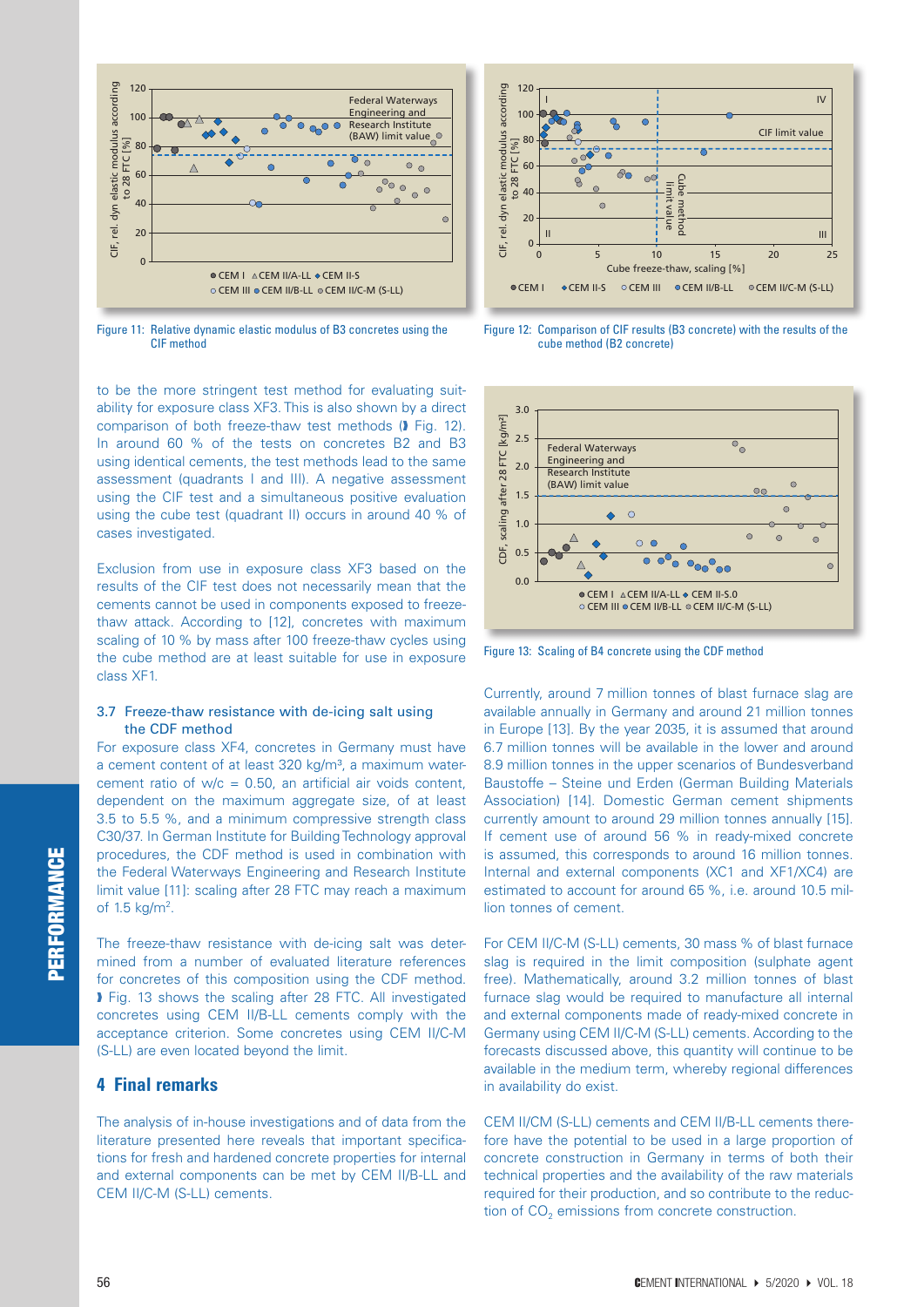## **5 Data**

| <b>Cement</b>      | <b>Origin</b>  |               | <b>Composition</b> |                  | <b>Mortar</b><br>compressive<br>strength [MPa] |      |      |  |
|--------------------|----------------|---------------|--------------------|------------------|------------------------------------------------|------|------|--|
|                    |                | K<br>[mass %] | S<br>[mass $%$ ]   | ш<br>[mass $%$ ] | 2d                                             | 7d   | 28d  |  |
| <b>CEM I</b>       | [8]            | 100           | $\bf{0}$           | $\bf{0}$         | 45.8                                           | 56.9 | 64.4 |  |
| CEM <sub>1</sub>   | [4]            | 100           | $\bf{0}$           | $\bf{0}$         | 23.9                                           | 39.4 | 51.2 |  |
| <b>CEM I</b>       | [3]            | 100           | $\bf{0}$           | $\bf{0}$         |                                                |      | 57.7 |  |
| CEM <sub>I</sub>   | [5]            | 100           | $\bf{0}$           | $\bf{0}$         |                                                | 48.9 | 57.4 |  |
| CEM <sub>1</sub>   | $[5]$          | 100           | $\bf{0}$           | $\bf{0}$         |                                                | 39.2 | 48.7 |  |
| <b>CEM I</b>       | [6]            | 100           | $\bf{0}$           | $\bf{0}$         |                                                |      |      |  |
| <b>CEM II/A-LL</b> | $[4]$          | 80            | $\bf{0}$           | 20               | 21.5                                           | 34.5 | 43.9 |  |
| <b>CEM II/A-LL</b> | [5]            | 80            | $\bf{0}$           | 20               |                                                | 28.5 | 40.2 |  |
| <b>CEM II/A-LL</b> | $\mathsf{A}$   |               | unknown            | 22.5             | 40.5                                           | 49.7 |      |  |
| <b>CEM II/A-S</b>  | A              |               | unknown            |                  | 25.6                                           | 47.1 | 61.4 |  |
| <b>CEM II/A-S</b>  | [8]            | 80            | 20                 | $\bf{0}$         | 20.8                                           | 34.0 | 47.9 |  |
| <b>CEM II/B-S</b>  | [4]            | 65            | 35                 | $\bf{0}$         | 18.6                                           | 35.1 | 53.7 |  |
| <b>CEM II/B-S</b>  | $\overline{A}$ |               | unknown            |                  | 22.0                                           | 38.9 | 57.3 |  |
| <b>CEM II/B-S</b>  | $[5]$          | 65            | 35                 | $\bf{0}$         |                                                | 37.8 | 52.6 |  |
| <b>CEM II/B-S</b>  | [5]            | 65            | 35                 | 0                |                                                | 27.2 | 51.2 |  |
| <b>CEM II/B-S</b>  | [5]            | 65            | 35                 | $\bf{0}$         |                                                | 39.3 | 65.4 |  |
| <b>CEM III/A</b>   | [2]            |               | unknown            |                  |                                                |      |      |  |
| <b>CEM III/A</b>   | [6]            |               | unknown            |                  |                                                |      |      |  |
| <b>CEM III/A</b>   | $\mathsf{A}$   | 55            | 45                 | $\bf{0}$         |                                                |      |      |  |
| <b>CEM III/B</b>   | [8]            | 20            | 80                 | $\bf{0}$         |                                                |      |      |  |

Table 2: Composition of the reference cements and mortar compressive strengths

| Table 3: Concrete compressive strengths and flow diameters of the |
|-------------------------------------------------------------------|
| concretes with reference cements                                  |

| <b>Cement</b>      | <b>Origin</b>  |           |           | <b>Flow diameter [mm]</b> |           | <b>Concrete compressive</b><br>strength after 28 d [MPa] |           |           |           |  |
|--------------------|----------------|-----------|-----------|---------------------------|-----------|----------------------------------------------------------|-----------|-----------|-----------|--|
|                    |                | <b>B1</b> | <b>B2</b> | <b>B3</b>                 | <b>B4</b> | <b>B1</b>                                                | <b>B2</b> | <b>B3</b> | <b>B4</b> |  |
| <b>CEM I</b>       | [8]            | 330       |           | 320                       |           | 53.3                                                     |           | 67.6      |           |  |
| CEM <sub>I</sub>   | [4]            | 440       | 470       | 410                       | 380       | 34.5                                                     | 37.8      | 55.7      | 44.0      |  |
| CEM <sub>I</sub>   | $[3]$          |           | 470       | 410                       | 380       |                                                          | 35.8      | 55.7      | 44.0      |  |
| CEM <sub>I</sub>   | [5]            |           | 385       | ÷,                        | 350       | ۳                                                        | 52.2      | 73.4      | 59.3      |  |
| CEM <sub>I</sub>   | [5]            |           | 365       | L                         | 340       | L,                                                       | 38.5      | 59.1      | 45.4      |  |
| CEM <sub>I</sub>   | [6]            |           |           |                           |           | 38.9                                                     |           | 61.5      |           |  |
| <b>CEM II/A-LL</b> | [4]            | 430       | 480       | 400                       | 390       | 31.6                                                     | ÷,        | 52.0      | 44.5      |  |
| <b>CEM II/A-LL</b> | $[5]$          |           |           | 375                       |           |                                                          |           | 45.5      |           |  |
| <b>CEM II/A-LL</b> | A              |           |           |                           |           |                                                          | 34.0      | 51.2      | 41.4      |  |
| <b>CEM II/A-S</b>  | $\overline{A}$ | 415       |           | 360                       |           |                                                          | 41.2      | 53.2      | 41.6      |  |
| <b>CEM II/A-S</b>  | [8]            | ÷,        |           |                           |           | 35.1                                                     |           | 49.1      |           |  |
| <b>CEM II/B-S</b>  | [4]            | 420       | 430       |                           | 350       | 35.9                                                     | 43.5      | 57.0      | 41.3      |  |
| CEM II/B-S         | $\overline{A}$ |           |           | ÷,                        |           |                                                          | 34.7      | 54.4      | 40.3      |  |
| <b>CEM II/B-S</b>  | $[5]$          |           | 390       |                           | 370       |                                                          | 36.4      | 60.6      | 50.2      |  |
| <b>CEM II/B-S</b>  | [5]            | ۳         |           |                           |           |                                                          |           |           |           |  |
| <b>CEM II/B-S</b>  | $[5]$          |           | 385       | 375                       |           |                                                          | 50.9      | 70.2      |           |  |
| <b>CEM III/A</b>   | $[2]$          | 405       | 465       | $\overline{a}$            | 360       | 36.0                                                     | 41.4      | 55.5      | 42.0      |  |
| <b>CEM III/A</b>   | [6]            |           |           |                           |           | 42.3                                                     |           | 62.1      |           |  |
| <b>CEM III/A</b>   | A              | -         |           |                           | -         |                                                          | 40.1      | 51.6      | 42.6      |  |
| <b>CEM III/B</b>   | [8]            | 370       |           | 360                       |           | 24.8                                                     |           | 36.1      |           |  |

- no data available; A anonymised cement industry data

Table 4: Durability-relevant parameters of concretes with reference cements

| <b>Cement</b>      | <b>Origin</b>  | <b>Carbonation depth</b><br>after 182 d [mm] | <b>Cube freeze-thaw,</b><br>scaling [%] | <b>Chloride migration</b><br>coefficient $[10^{-12} \text{ m}^2/\text{s}]$ | CIF, rel. dyn elastic<br>modulus [%], 28 FTC | <b>CDF, scaling,</b><br>28 FTC [kg/m <sup>2</sup> ] |  |
|--------------------|----------------|----------------------------------------------|-----------------------------------------|----------------------------------------------------------------------------|----------------------------------------------|-----------------------------------------------------|--|
|                    |                | <b>B1</b>                                    | <b>B2</b>                               | <b>B3</b>                                                                  | <b>B3</b>                                    | <b>B4</b>                                           |  |
| CEM <sub>1</sub>   | [8]            | -                                            | $\overline{\phantom{0}}$                | 16.3                                                                       | 78.4                                         |                                                     |  |
| CEM <sub>I</sub>   | $[4]$          | 3.2                                          | 1.2                                     | 14.3                                                                       | 100.4                                        | 0.4                                                 |  |
| CEM <sub>I</sub>   | $[3]$          |                                              | 0.4                                     | 15.5                                                                       | 100.4                                        | 0.5                                                 |  |
| CEM <sub>I</sub>   | [5]            | $\overline{\phantom{0}}$                     | 0.5                                     | 15.6                                                                       | 77.3                                         | 0.4                                                 |  |
| CEM <sub>I</sub>   | [5]            |                                              | 1.8                                     | 17.8                                                                       | 94.9                                         | 0.6                                                 |  |
| CEM <sub>I</sub>   | [6]            | 2.5                                          | $\overline{\phantom{0}}$                | 18.0                                                                       |                                              |                                                     |  |
| <b>CEM II/A-LL</b> | [4]            | 4.4                                          | $\overline{\phantom{0}}$                | 28.2                                                                       | 96.1                                         | 0.8                                                 |  |
| <b>CEM II/A-LL</b> | [5]            |                                              |                                         |                                                                            | 64.9                                         |                                                     |  |
| <b>CEM II/A-LL</b> | $\overline{A}$ | $\overline{\phantom{0}}$                     | 0.9                                     | -                                                                          | 99.0                                         | 0.3                                                 |  |
| <b>CEM II/A-S</b>  | $\mathsf{A}$   |                                              | 3.3                                     | 11.6                                                                       | 88.0                                         | 0.1                                                 |  |
| <b>CEM II/A-S</b>  | [8]            |                                              | $\overline{\phantom{0}}$                | $\overline{\phantom{0}}$                                                   | 88.8                                         |                                                     |  |
| <b>CEM II/B-S</b>  | $[4]$          | 3.0                                          | 1.5                                     | 5.7                                                                        | 97.3                                         | 0.7                                                 |  |
| <b>CEM II/B-S</b>  | $\overline{A}$ | -                                            | 0.6                                     | 1.1                                                                        | 90.0                                         | 0.5                                                 |  |

Continued on next page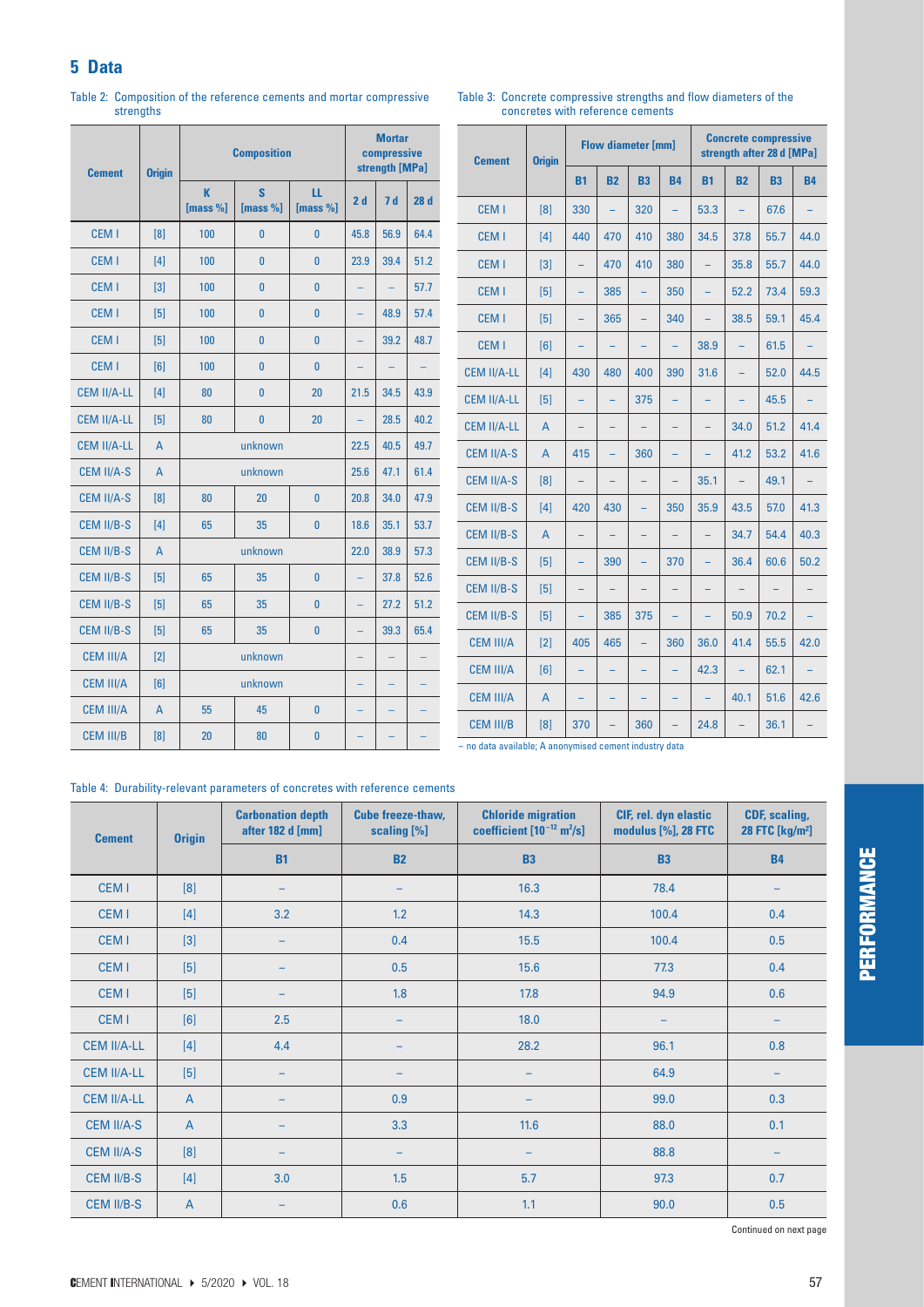| <b>Cement</b>     | <b>Origin</b>  | <b>Carbonation depth</b><br>after 182 d [mm] | <b>Cube freeze-thaw,</b><br>scaling $[\%]$ | <b>Chloride migration</b><br>coefficient $[10^{-12} \text{ m}^2/\text{s}]$ | <b>CIF, rel. dyn elastic</b><br>modulus [%], 28 FTC | <b>CDF, scaling,</b><br>28 FTC [kg/m <sup>2</sup> ] |  |
|-------------------|----------------|----------------------------------------------|--------------------------------------------|----------------------------------------------------------------------------|-----------------------------------------------------|-----------------------------------------------------|--|
|                   |                | <b>B1</b>                                    | <b>B2</b>                                  | <b>B3</b>                                                                  | <b>B3</b>                                           | <b>B4</b>                                           |  |
| <b>CEM II/B-S</b> | $[5]$          |                                              | 4.3                                        | 9.4                                                                        | 68.7                                                | 1.1                                                 |  |
| <b>CEM II/B-S</b> | $[5]$          | -                                            | -                                          | $\overline{\phantom{0}}$                                                   |                                                     |                                                     |  |
| <b>CEM II/B-S</b> | [5]            |                                              | 0.4                                        | 6.6                                                                        | 84.3                                                |                                                     |  |
| <b>CEM III/A</b>  | $[2]$          | 5.9                                          | 5.0                                        | 4.0                                                                        | 72.7                                                | 1.2                                                 |  |
| <b>CEM III/A</b>  | [6]            | 3.9                                          |                                            | 3.5                                                                        |                                                     |                                                     |  |
| <b>CEM III/A</b>  | $\overline{A}$ | -                                            | 3.4                                        | 2.9                                                                        | 78.0                                                | 0.7                                                 |  |
| <b>CEM III/B</b>  | [8]            |                                              |                                            | 4.8                                                                        | 40.1                                                |                                                     |  |

Table 5: Composition of CEM II/B-LL cements and mortar compressive strengths

Table 6: Concrete compressive strengths and flow diameters of concretes with CEM II/B-LL

| <b>Cement</b> |               |               | <b>Composition</b> |                  | <b>Mortar compressive</b><br>strength [MPa] |                          | <b>Cement</b>            | <b>Origin</b> |       | <b>Flow diameter [mm]</b> |           |                          | <b>Concrete compressive</b><br>strength after 28 d [MPa] |           |                   |           |           |
|---------------|---------------|---------------|--------------------|------------------|---------------------------------------------|--------------------------|--------------------------|---------------|-------|---------------------------|-----------|--------------------------|----------------------------------------------------------|-----------|-------------------|-----------|-----------|
|               | <b>Origin</b> | K<br>[mass %] | S<br>[mass $%$ ]   | ш<br>[mass $%$ ] | 2d                                          | 7 d                      | 28d                      |               |       | <b>B1</b>                 | <b>B2</b> | <b>B3</b>                | <b>B4</b>                                                | <b>B1</b> | <b>B2</b>         | <b>B3</b> | <b>B4</b> |
| $LL-1$        | [8]           | 65            | $\bf{0}$           | 35               | 25.2                                        | 33.2                     | 37.8                     | $LL-1$        | [8]   | ÷                         |           | $\equiv$                 |                                                          | 28.8      |                   | 44.8      |           |
| $LL-2$        | $[2]$         | 70            | $\mathbf{0}$       | 30               | 33.8                                        | 42.1                     | 48.0                     | $LL-2$        | $[2]$ |                           | 425       | $\qquad \qquad -$        | 340                                                      |           | 41.9              | 58.8      | 47.9      |
| $LL-3$        | [2]           | 65            | $\mathbf{0}$       | 35               | 22.0                                        | 33.2                     | 40.8                     | $LL-3$        | $[2]$ | $\equiv$                  | 395       | $\equiv$                 | 335                                                      | $\equiv$  | 37.9              | 53.6      | 38.5      |
| $LL-4$        | $[4]$         | 75            | $\mathbf{0}$       | 25               | 27.9                                        | 42.6                     | 49.6                     | $LL-4$        | [4]   | 400                       | 400       | $\equiv$                 | ÷,                                                       | 34.2      | 41.3              | 55.3      | 42.5      |
| $LL-5$        | $[4]$         | 70            | $\mathbf{0}$       | 30               | 24.1                                        | 32.8                     | 42.8                     | $LL-5$        | $[4]$ | 400                       | 380       | 390                      | ÷,                                                       | 36.8      | 37.6              | 46.0      | 41.5      |
| $LL-6$        | $[4]$         | 65            | $\mathbf{0}$       | 35               | 22.1                                        | 32.2                     | 39.7                     | $LL-6$        | $[4]$ | 440                       | 380       | 440                      |                                                          | 28.7      | 34.2              | 43.7      | 32.4      |
| $LL-7$        | $[3]$         | 65            | $\mathbf{0}$       | 35               | $\equiv$                                    | $\equiv$                 | 39.7                     | $LL-7$        | $[3]$ | $\overline{\phantom{m}}$  |           | $\equiv$                 |                                                          |           | 30.7              | 43.7      | $\equiv$  |
| $LL-8$        | $[3]$         | 65            | $\mathbf{0}$       | 35               | $\overline{\phantom{a}}$                    | $\qquad \qquad -$        | 46.9                     | $LL-8$        | $[3]$ | $\qquad \qquad -$         | 390       | $\equiv$                 |                                                          |           | 41.5              | 55.9      | 43.3      |
| $LL-9$        | $[3]$         | 65            | $\mathbf{0}$       | 35               | $\qquad \qquad -$                           | -                        | 54.7                     | $LL-9$        | $[3]$ | ÷                         | 400       | $\qquad \qquad -$        | ÷,                                                       |           | 39.9              |           | ÷         |
| $LL-10$       | $[3]$         | 65            | $\mathbf{0}$       | 35               | $\qquad \qquad -$                           | $\qquad \qquad -$        | 49.5                     | $LL-10$       | $[3]$ |                           | 410       |                          |                                                          |           | 40.7              |           |           |
| <b>LL-11</b>  | $[3]$         | 70            | $\mathbf{0}$       | 30               | $\overline{\phantom{0}}$                    | $\overline{\phantom{0}}$ | $\overline{\phantom{0}}$ | $LL-11$       | $[3]$ | -                         |           | 390                      | ÷,                                                       |           | $\qquad \qquad -$ | 46.0      | ÷         |
| $LL-12$       | $[3]$         | 65            | $\mathbf{0}$       | 35               | $\qquad \qquad -$                           | $\equiv$                 |                          | $LL-12$       | $[3]$ | -                         |           | $\qquad \qquad -$        |                                                          |           |                   | 52.2      |           |
| $LL-13$       | $[3]$         | 65            | $\mathbf{0}$       | 35               |                                             |                          | 46.9                     | $LL-13$       | $[3]$ | -                         | 400       | $\qquad \qquad -$        |                                                          |           | 40.4              |           | 37.8      |
| $LL-14$       | $[3]$         | 65            | $\mathbf{0}$       | 35               | $\equiv$                                    | $\qquad \qquad -$        | 46.5                     | $LL-14$       | $[3]$ |                           | 400       | $\overline{\phantom{0}}$ | 330                                                      |           | 40.7              | 53.3      | 35.8      |
| $LL-15$       | $[3]$         | 65            | $\bf{0}$           | 35               | $\qquad \qquad -$                           | $\qquad \qquad -$        | 48.0                     | $LL-15$       | $[3]$ | ÷,                        | 410       | $\equiv$                 | 310                                                      | ÷,        | 42.6              | $\equiv$  | 37.2      |
| $LL-16$       | $[3]$         | 65            | $\mathbf{0}$       | 35               |                                             | ۳                        | 46.5                     | $LL-16$       | $[3]$ | ÷                         | 410       | $\overline{\phantom{0}}$ |                                                          |           | 38.8              |           | 39.8      |
| $LL-17$       | [5]           | 75            | $\mathbf{0}$       | 25               | $\qquad \qquad -$                           | $\qquad \qquad -$        | $\overline{\phantom{0}}$ | $LL-17$       | $[5]$ | -                         |           |                          |                                                          |           |                   | 49.7      |           |
| $LL-18$       | $[7]$         | 70            | $\mathbf{0}$       | $30^{*}$         | 32.5                                        | 45.6                     | 52.6                     | $LL-18$       | $[7]$ | $\overline{\phantom{0}}$  | 380       | $\overline{\phantom{0}}$ |                                                          |           | 43.2              |           |           |
| $LL-19$       | $[7]$         | 70            | $\mathbf{0}$       | 30               | 30.2                                        | 45.9                     | 53.3                     | $LL-19$       | $[7]$ | 425                       | 410       | $\qquad \qquad -$        | ۳                                                        | 41.6      | 45.8              | 58.4      | ÷         |
| $LL-20$       | $[7]$         | 70            | $\mathbf{0}$       | $30^{*}$         | 32.1                                        | 47.5                     | 53.5                     | $LL-20$       | $[7]$ | 395                       | 390       | $\equiv$                 | L,                                                       | 24.9      | 42.0              | 64.0      |           |
| $LL-21$       | $[7]$         | 70            | $\bf{0}$           | 30               | 33.1                                        | 46.2                     | 53.0                     | $LL-21$       | $[7]$ | 405                       | 375       | $\equiv$                 | ۳                                                        | 33.5      | 40.9              | 54.5      | ÷         |
| $LL-22$       | $[7]$         | 70            | $\mathbf{0}$       | $30^{*}$         | 32.6                                        | 46.1                     | 50.4                     | $LL-22$       | $[7]$ | 405                       | 345       | $\equiv$                 | L,                                                       | 28.0      | 42.2              | 50.8      | 37.2      |
| $LL-23$       | $[7]$         | 70            | $\mathbf{0}$       | 30               | 32.7                                        | 46.6                     | 53.8                     | $LL-23$       | $[7]$ | 375                       | 375       | $\overline{\phantom{0}}$ | ÷,                                                       | 37.4      | 42.7              |           | ÷         |
| $LL-24$       | $[7]$         | 70            | $\mathbf{0}$       | 30               | 30.9                                        | 46.4                     | 54.0                     | $LL-24$       | $[7]$ | 405                       | 385       | 405                      | ۳                                                        | ÷         | 42.6              | 53.9      |           |
| $LL-25$       | $[7]$         | 70            | $\mathbf{0}$       | $30^{*}$         |                                             | 33.7   45.6              | 51.6                     | $LL-25$       |       | -                         | 360       |                          | -                                                        |           | 43.0              | 56.0      |           |
| $LL-26$       | $[7]$         | 70            | $\mathbf{0}$       | $30^{*}$         | 34.6                                        | 45.2                     | 50.5                     | $LL-26$       | $[7]$ | ÷,                        | 395       | $\equiv$                 |                                                          | $\equiv$  | 43.5              |           |           |
| $LL-27$       | $[7]$         | 70            | $\mathbf{0}$       | $30^{*}$         | 34.0                                        | 47.8                     | 53.3                     | $LL-27$       | $[7]$ | $\qquad \qquad -$         | 340       | 300                      | $\overline{\phantom{a}}$                                 | $\equiv$  | 50.8              | 62.4      | 42.2      |
| $LL-28$       | $[7]$         | 70            | $\pmb{0}$          | $30^{*}$         | 33.8                                        | 46.9                     | 54.0                     | $LL-28$       | $[7]$ | -                         | 365       | $\equiv$                 | ۳                                                        | -         | 42.6              |           |           |
| $LL-29$       | $[7]$         | 70            | $\mathbf{0}$       | $30^{*}$         | 31.9                                        | 46.7                     | 53.0                     | <b>LL-29</b>  | $[7]$ | -                         | 355       | -                        |                                                          | 38.0      | 44.7              | 55.0      | Ξ.        |
| $LL-30$       | $[7]$         | 70            | $\pmb{0}$          | $30^{*}$         |                                             | 33.0   46.3              | 53.9                     | $LL-30$       | $[7]$ | ÷                         | 360       | $\equiv$                 |                                                          | ÷,        | 43.9              | ÷,        |           |

— no data available; A anonymised cement industry data / \*<sup>)</sup> CaCO<sub>3</sub> content of limestone does not correspond to DIN EN 197-1 specifications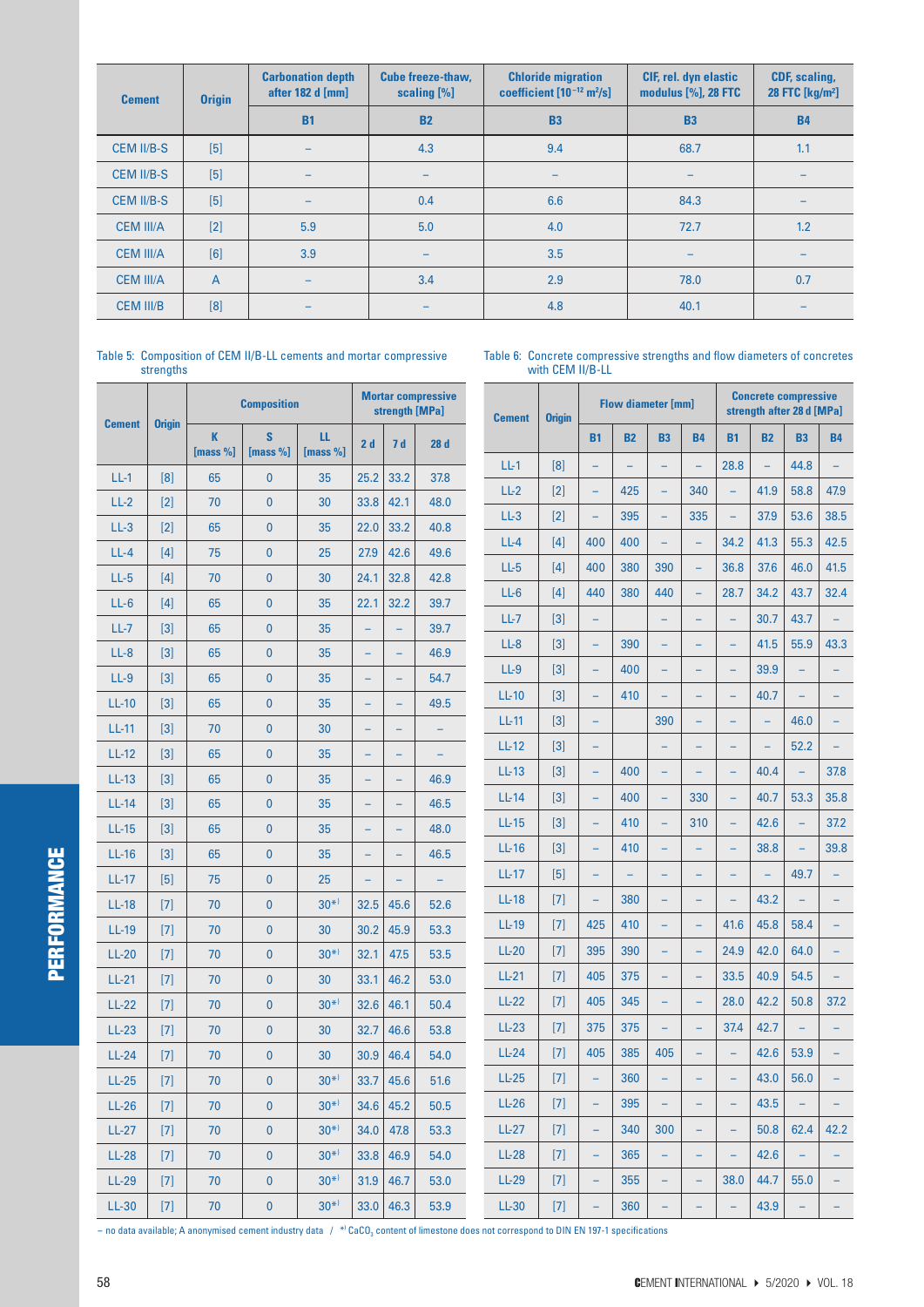|  | Table 7: Durability-relevant parameters of concretes with CEM II/B-LL |  |  |  |  |
|--|-----------------------------------------------------------------------|--|--|--|--|
|--|-----------------------------------------------------------------------|--|--|--|--|

| <b>Cement</b> | <b>Origin</b>                                                                                                                                                                                                                                                                                         | <b>Carbonation depth</b><br>after 182 d [mm] | Freeze-thaw,<br>scaling [%] | <b>Chloride migration</b><br>coefficient $[10^{-12}$ m <sup>2</sup> /s] | CIF, rel. dyn elastic<br>modulus [%], 28 FTC | CDF, scaling,<br>28 FTC [kg/m <sup>2</sup> ] |  |
|---------------|-------------------------------------------------------------------------------------------------------------------------------------------------------------------------------------------------------------------------------------------------------------------------------------------------------|----------------------------------------------|-----------------------------|-------------------------------------------------------------------------|----------------------------------------------|----------------------------------------------|--|
|               |                                                                                                                                                                                                                                                                                                       | <b>B1</b>                                    | <b>B2</b>                   | <b>B3</b>                                                               | <b>B3</b>                                    | <b>B4</b>                                    |  |
| $LL-1$        | [8]                                                                                                                                                                                                                                                                                                   |                                              | $\overline{\phantom{0}}$    |                                                                         | 39.1                                         |                                              |  |
| $LL-2$        | $[2]$                                                                                                                                                                                                                                                                                                 |                                              | 6.6                         |                                                                         | 90.0                                         | 0.4                                          |  |
| $LL-3$        | $[2]$                                                                                                                                                                                                                                                                                                 |                                              |                             |                                                                         | 65.1                                         | 0.7                                          |  |
| $LL-4$        | $[4] % \begin{center} \includegraphics[width=\linewidth]{imagesSupplemental/Imh} \end{center} % \vspace*{-1em} \caption{The image shows the number of parameters in the left and right.} \label{fig:limsub}$                                                                                          | 4.5                                          | 2.4                         |                                                                         | 100.4                                        | 0.4                                          |  |
| $LL-5$        | $[4] % \includegraphics[width=0.9\columnwidth]{figures/fig_4} \caption{A graph shows a function of the number of times, in the left and right.} \label{fig:time} %$                                                                                                                                   | 4.8                                          | 6.4                         |                                                                         | 94.1                                         | 0.4                                          |  |
| $LL-6$        | $[4] % \begin{center} \includegraphics[width=\linewidth]{imagesSupplemental/Imh} \end{center} % \vspace*{-1em} \caption{The image shows the number of parameters in the left and right.} \label{fig:limsub}$                                                                                          | 6.3                                          | 16.3                        |                                                                         | 98.8                                         | 0.3                                          |  |
| $LL-7$        |                                                                                                                                                                                                                                                                                                       | ÷,                                           | $\qquad \qquad -$           | 17.7                                                                    | $\qquad \qquad -$                            | $\overline{\phantom{0}}$                     |  |
| $LL-8$        |                                                                                                                                                                                                                                                                                                       | ÷,                                           | 2.1                         | ÷,                                                                      | 93.8                                         | 0.6                                          |  |
| $LL-9$        |                                                                                                                                                                                                                                                                                                       | ۳                                            | 4.1                         | $\equiv$                                                                | $\overline{\phantom{m}}$                     | $\qquad \qquad -$                            |  |
| $LL-10$       |                                                                                                                                                                                                                                                                                                       | ÷,                                           | 3.0                         | $\overline{\phantom{0}}$                                                | $\overline{\phantom{0}}$                     |                                              |  |
| $LL-11$       |                                                                                                                                                                                                                                                                                                       | $\overline{\phantom{0}}$                     | $\overline{\phantom{m}}$    | 17.1                                                                    | $\overline{\phantom{0}}$                     |                                              |  |
| $LL-12$       |                                                                                                                                                                                                                                                                                                       | ÷                                            | $\qquad \qquad -$           | 19.3                                                                    | $\qquad \qquad -$                            |                                              |  |
| LL-13         |                                                                                                                                                                                                                                                                                                       | $\overline{\phantom{0}}$                     | 4.2                         | $\overline{\phantom{m}}$                                                | ÷                                            | 0.3                                          |  |
| $LL-14$       |                                                                                                                                                                                                                                                                                                       | ۳                                            | 3.7                         | 55.7<br>÷                                                               |                                              | 0.2                                          |  |
| $LL-15$       |                                                                                                                                                                                                                                                                                                       | -                                            | 3.2                         | $\overline{\phantom{a}}$                                                | $\qquad \qquad -$                            |                                              |  |
| $LL-16$       |                                                                                                                                                                                                                                                                                                       | ۳                                            | $7.0\,$                     | $\overline{\phantom{a}}$                                                | ÷                                            | 0.3                                          |  |
| $LL-17$       | $[5] % \begin{center} \includegraphics[width=\linewidth]{imagesSupplemental/Imit} \caption{The image shows the image shows a function of the number of times.} \label{fig:limal} \end{center}$                                                                                                        | -                                            | $\equiv$                    | 31.0                                                                    | $\qquad \qquad -$                            | $\qquad \qquad -$                            |  |
| $LL-18$       | $[7]$                                                                                                                                                                                                                                                                                                 | -                                            | 16.7                        | $\overline{\phantom{m}}$                                                | $\overline{\phantom{m}}$                     | ۳                                            |  |
| $LL-19$       | $[7]$                                                                                                                                                                                                                                                                                                 | 3.9                                          | 3.3                         | 18.4                                                                    | 91.6                                         | ÷                                            |  |
| $LL-20$       |                                                                                                                                                                                                                                                                                                       | $\overline{\phantom{m}}$                     | 3.3                         | 16.9                                                                    | 89.5                                         |                                              |  |
| $LL-21$       | $[7] \centering% \includegraphics[width=1.0\textwidth]{images/TrDiC-Architecture.png} \caption{The 3D (top) and the 4D (bottom) of the 3D (bottom) and the 4D (bottom) of the 3D (bottom) and the 4D (bottom) of the 3D (bottom) and the 4D (bottom) of the 3D (bottom).} \label{TrDiC-Architecture}$ | 3.9                                          | 9.1                         | 19.2                                                                    | 93.5                                         | $\overline{\phantom{0}}$                     |  |
| $LL-22$       |                                                                                                                                                                                                                                                                                                       | 4.5                                          | $6.0\,$                     | 18.7                                                                    | 67.8                                         | $0.2\,$                                      |  |
| $LL-23$       |                                                                                                                                                                                                                                                                                                       | 2.5                                          | 8.3                         | -                                                                       | -                                            | -                                            |  |
| $LL-24$       | $[7]$                                                                                                                                                                                                                                                                                                 | -                                            | 1.1                         | 25.6                                                                    | 94.2                                         | -                                            |  |
| $LL-25$       |                                                                                                                                                                                                                                                                                                       | -                                            | 7.7                         | 19.2                                                                    | 52.5                                         | -                                            |  |
| $LL-26$       | $[7]$                                                                                                                                                                                                                                                                                                 | -                                            | 4.0                         | $\mathbb{H}^{\mathbb{Z}}$                                               | $\frac{1}{\sqrt{2}}$                         | -                                            |  |
| $LL-27$       |                                                                                                                                                                                                                                                                                                       | -                                            | 4.3                         | 17.8                                                                    | 59.1                                         | $0.2\,$                                      |  |
| $LL-28$       | $[7]$                                                                                                                                                                                                                                                                                                 | -                                            | 4.8                         | $\pm$                                                                   | $\equiv$                                     | $\equiv$                                     |  |
| $LL-29$       |                                                                                                                                                                                                                                                                                                       | 4.5                                          | 14.1                        | 20.9                                                                    | 70.4                                         |                                              |  |
| $LL-30$       |                                                                                                                                                                                                                                                                                                       | $\pm$                                        | 4.5                         | $\pm$                                                                   | $\pm$                                        | -                                            |  |

- no data available

#### Table 8: Composition of CEM II/C-M (S-LL) cements and mortar compressive strengths

| <b>Cement</b> | <b>Origin</b> |                 | <b>Composition</b> |                | <b>Mortar compressive strength [MPa]</b> |      |      |  |
|---------------|---------------|-----------------|--------------------|----------------|------------------------------------------|------|------|--|
|               |               | $K$ [mass $%$ ] | $S$ [mass %]       | LL [mass $%$ ] | 2d                                       | 7 d  | 28d  |  |
| $C-M-1$       | $[1]$         | 50              | 30                 | 20             | 20.9                                     | 39.6 | 63.3 |  |
| $C-M-2$       | [8]           | 50              | 30                 | 20             | 13.8                                     | 31.7 | 47.4 |  |
| $C-M-3$       | [8]           | 50              | 30                 | 20             | 9.0                                      | 22.5 | 35.6 |  |
| $C-M-4$       | A             |                 | unknown            |                | 12.5                                     | 25.7 | 41.1 |  |

Continued on next page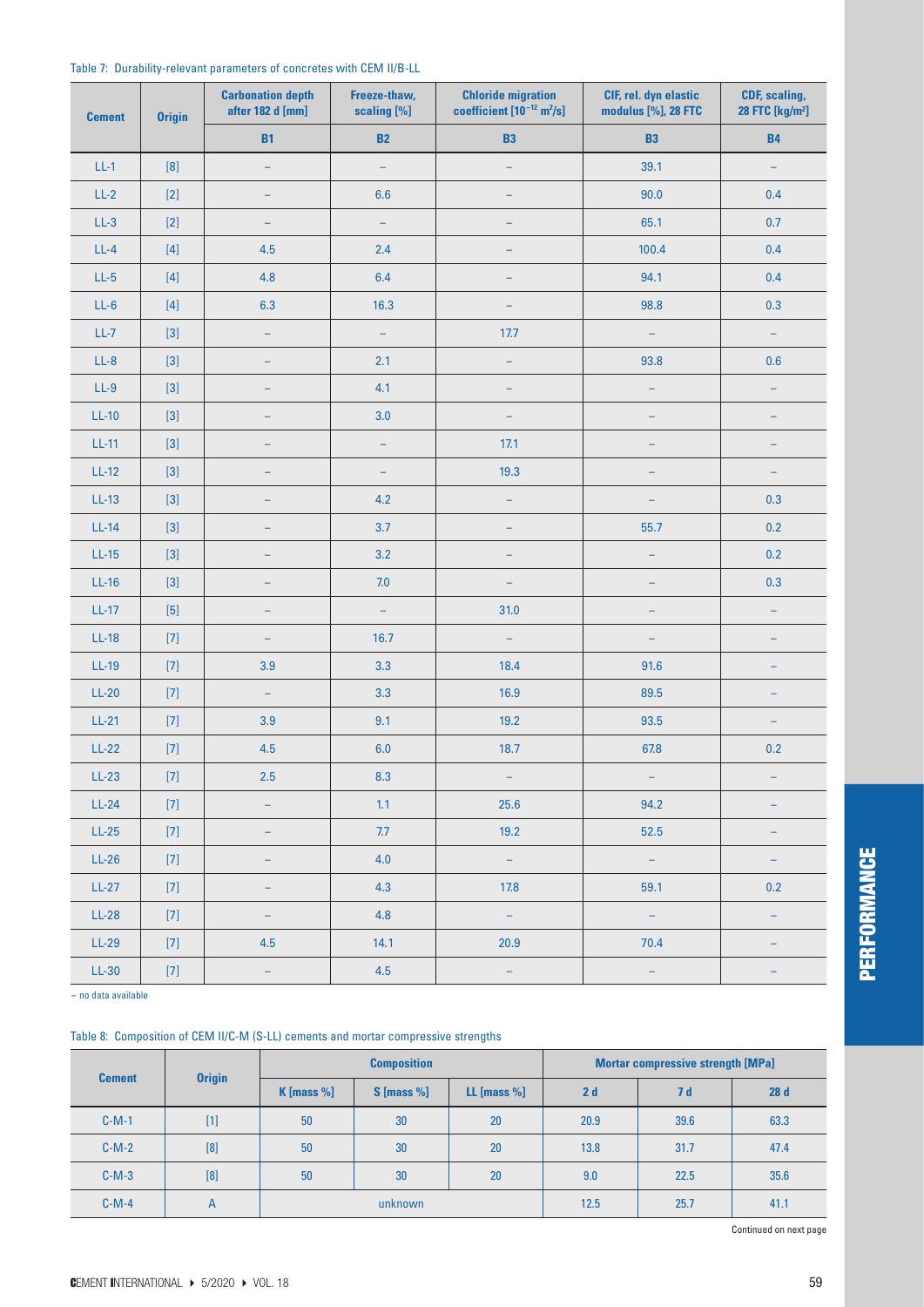| <b>Cement</b> | <b>Origin</b>  |            | <b>Composition</b> |             | <b>Mortar compressive strength [MPa]</b> |      |      |  |
|---------------|----------------|------------|--------------------|-------------|------------------------------------------|------|------|--|
|               |                | K [mass %] | $S$ [mass %]       | LL [mass %] | 2d                                       | 7d   | 28d  |  |
| $C-M-5$       | $\overline{A}$ |            | unknown            |             | 13.5                                     | 28.1 | 45.4 |  |
| $C-M-6$       | $\overline{A}$ |            | unknown            |             | 16.0                                     | 30.2 | 47.2 |  |
| $C-M-7$       | $\mathsf{A}$   |            | unknown            |             | 18.2                                     | 35.0 | 48.7 |  |
| $C-M-8$       | $\overline{A}$ |            | unknown            |             | 16.9                                     | 30.6 | 46.3 |  |
| $C-M-9$       | $\overline{A}$ |            | unknown            |             | 17.5                                     | 31.1 | 46.9 |  |
| $C-M-10$      | $[2]$          | 60         | 20                 | 20          | 19.6                                     | 34.6 | 52.0 |  |
| $C-M-11$      | $[2]$          | 50         | 30                 | 20          | 14.0                                     | 30.3 | 49.1 |  |
| $C-M-12$      | $[2]$          | 50         | 40                 | 10          | 14.1                                     | 30.8 | 53.9 |  |
| $C-M-13$      | $[2]$          | 60         | 20                 | 20          | 20.5                                     | 37.7 | 54.8 |  |
| $C-M-14$      | $[2]$          | 60         | 20                 | 20          | 18.5                                     | 32.6 | 52.1 |  |
| $C-M-15$      | $[2]$          | 50         | 40                 | 10          | 15.5                                     | 37.0 | 59.5 |  |
| $C-M-16$      | $[2]$          | 50         | 40                 | 10          | 14.3                                     | 31.7 | 57.3 |  |
| $C-M-17$      | $[3]$          | 50         | 30                 | 20          |                                          |      | 50.9 |  |
| $C-M-18$      | $[3]$          | 50         | 30                 | 20          |                                          |      | 51.1 |  |
| $C-M-19$      | $\mathsf{A}$   |            | unknown            |             |                                          | 45.7 | 60.6 |  |
| $C-M-20$      | $\mathsf{A}$   |            | unknown            |             | 27.3                                     | 45.8 | 63.0 |  |
| $C-M-21$      | $\mathsf{A}$   |            | unknown            |             | 26.2                                     | 44.0 | 63.4 |  |

Table 9: Concrete compressive strengths and flow diameters of concretes with CEM II/CEM II/C-M (S-LL)

| <b>Cement</b> | <b>Origin</b>             | <b>Flow diameter [mm]</b> |                          |                          |                   | <b>Concrete compressive strength after 28 d [MPa]</b> |           |                          |           |
|---------------|---------------------------|---------------------------|--------------------------|--------------------------|-------------------|-------------------------------------------------------|-----------|--------------------------|-----------|
|               |                           | <b>B1</b>                 | <b>B2</b>                | <b>B3</b>                | <b>B4</b>         | <b>B1</b>                                             | <b>B2</b> | <b>B3</b>                | <b>B4</b> |
| $C-M-1$       | $[1]$                     | $\equiv$                  | ÷,                       |                          | $\equiv$          | $\equiv$                                              | $\equiv$  | 59.9                     |           |
| $C-M-2$       |                           | $\equiv$                  | ÷                        | $\qquad \qquad -$        | $\equiv$          | 30.0                                                  | ÷         | 42.6                     | $\equiv$  |
| $C-M-3$       | [8]                       | 400                       | $\equiv$                 | 380                      | $\qquad \qquad -$ | 26.5                                                  | $\equiv$  | 36.0                     |           |
| $C-M-4$       | $\overline{A}$            | $\equiv$                  | 385                      | $-$                      | 360               | $\qquad \qquad -$                                     | 30.8      | $\equiv$                 | 31.0      |
| $C-M-5$       | $\overline{A}$            | $\equiv$                  | 380                      |                          | 350               | $\qquad \qquad -$                                     | 29.7      | $\overline{\phantom{0}}$ | 31.0      |
| $C-M-6$       | $\overline{A}$            | ÷,                        | 365                      |                          | $\qquad \qquad -$ | $\qquad \qquad -$                                     | 35.2      | ÷                        | ÷,        |
| $C-M-7$       | $\mathsf A$               | ÷,                        | 385                      |                          |                   | ÷                                                     | 36.6      | ÷                        |           |
| $C-M-8$       | $\overline{A}$            | $\equiv$                  | 365                      |                          |                   | -                                                     | 32.8      | $\overline{\phantom{0}}$ |           |
| $C-M-9$       | $\overline{A}$            | ÷,                        | 360                      |                          | $\qquad \qquad -$ | $\qquad \qquad -$                                     | 34.4      | $\qquad \qquad -$        | -         |
| $C-M-10$      | $[2]$                     | 400                       | 410                      |                          | 355               | 36.1                                                  | 40.1      | 57.1                     | 38.4      |
| $C-M-11$      | $[2]$                     | 420                       | 435                      |                          | 370               | 32.6                                                  | 38.9      | 53.1                     | 35.0      |
| $C-M-12$      | $[2]$                     | 425                       | 430                      | 395                      | 380               | 32.2                                                  | 40.4      | 54.2                     | 39.0      |
| $C-M-13$      | $[2]$                     | 440                       | 400                      | 380                      | 340               | 34.5                                                  | 43.8      | 64.5                     | 41.6      |
| $C-M-14$      | $[2]$                     | $-$                       | 385                      | 380                      | 325               | $\overline{\phantom{m}}$                              | 42.7      | 58.9                     | 44.4      |
| $C-M-15$      | $[2]$                     | 435                       | 425                      | 365                      | 360               | 36.3                                                  | 42.9      | 56.9                     | 40.5      |
| $C-M-16$      | $[2]$                     | $\equiv$                  | 395                      | 370                      | 340               | $\qquad \qquad -$                                     | 45.3      | 59.7                     | 46.9      |
| $C-M-17$      | $[3]$                     | ÷,                        | 420                      | $\qquad \qquad -$        | $\equiv$          | $\overline{\phantom{m}}$                              | 41.7      | 54.0                     | $\equiv$  |
| $C-M-18$      | $[3]$                     | $\equiv$                  | 420                      | $\overline{\phantom{0}}$ | 360               | $\qquad \qquad -$                                     | 40.3      | 58.1                     | 43.3      |
| $C-M-19$      | $\overline{A}$            | $\equiv$                  | $\equiv$                 | ۳                        | $\equiv$          | $\equiv$                                              | 42.5      | 50.1                     | 45.3      |
| $C-M-20$      | $\boldsymbol{\mathsf{A}}$ |                           |                          |                          |                   |                                                       | 40.6      | 53.3                     | 44.5      |
| $C-M-21$      | $\overline{A}$            | -                         | $\overline{\phantom{0}}$ |                          |                   |                                                       | 42.4      | 54.1                     | 42.5      |

- no data available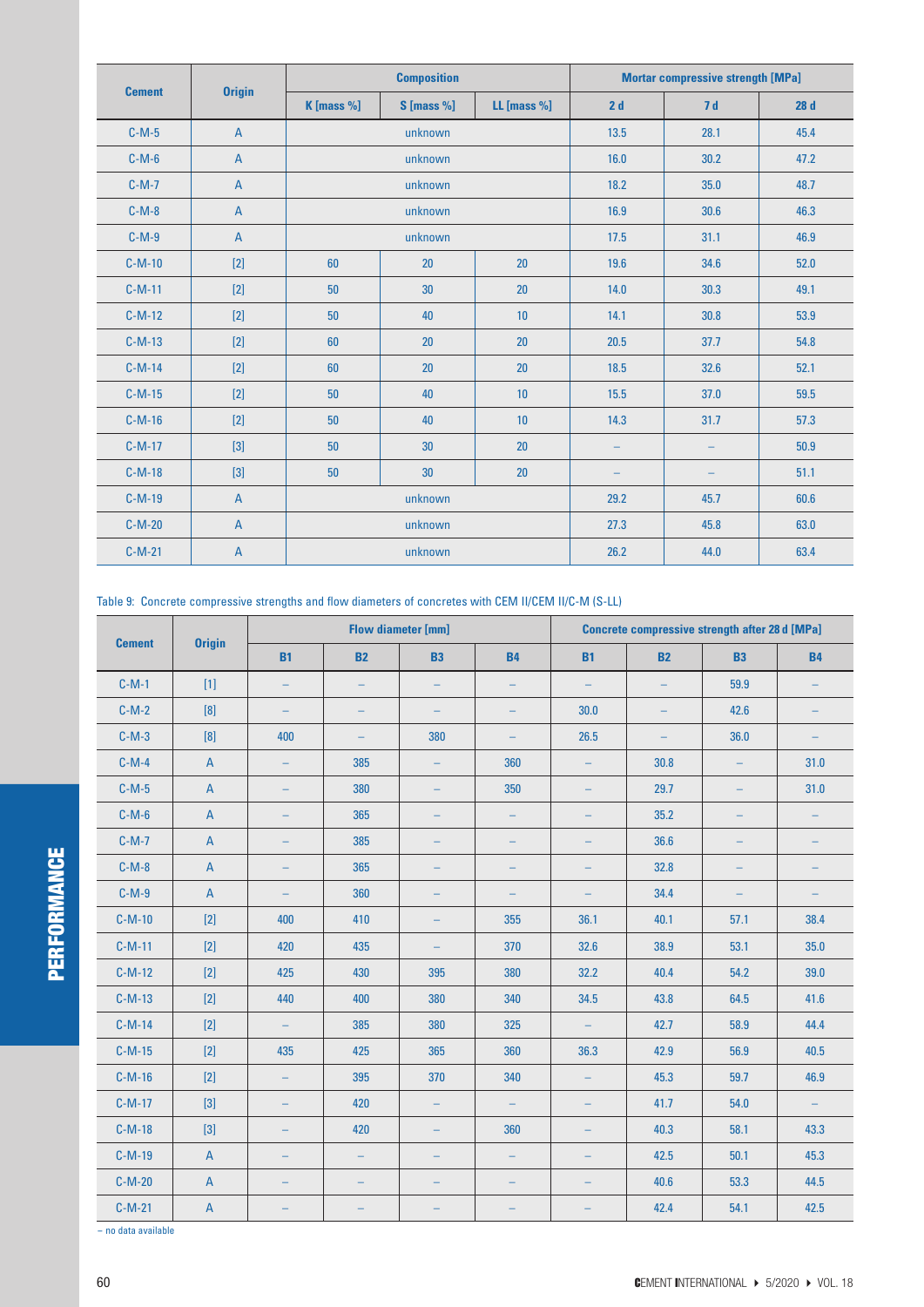| <b>Cement</b> | <b>Origin</b>             | <b>Carbonation depth</b><br>after 182 d [mm] | Freeze-thaw,<br>scaling [%] | <b>Chloride migration</b><br>coefficient $[10^{-12}$ m <sup>2</sup> /s] | CIF, rel. dyn elastic<br>modulus, 28 FTC [%] | CDF, scaling,<br>28 FTC [kg/m <sup>2</sup> ] |
|---------------|---------------------------|----------------------------------------------|-----------------------------|-------------------------------------------------------------------------|----------------------------------------------|----------------------------------------------|
|               |                           | <b>B1</b>                                    | <b>B2</b>                   | <b>B3</b>                                                               | <b>B3</b>                                    | <b>B4</b>                                    |
| $C-M-1$       | $[1]$                     | $\equiv$                                     | $\equiv$                    | $\equiv$                                                                | 60.9                                         |                                              |
| $C-M-2$       |                           |                                              |                             |                                                                         | 68.4                                         |                                              |
| $C-M-3$       |                           |                                              |                             |                                                                         | 37.1                                         |                                              |
| $C-M-4$       | $\mathsf A$               |                                              |                             | 5.4                                                                     | ۳                                            | 2.4                                          |
| $C-M-5$       | $\mathsf A$               |                                              | -                           | 7.8                                                                     |                                              | 2.3                                          |
| $C-M-6$       | $\overline{A}$            |                                              |                             | 3.3                                                                     |                                              |                                              |
| $C-M-7$       | $\mathsf A$               | $\equiv$                                     | $\qquad \qquad -$           | $2.8$                                                                   | $\overline{\phantom{0}}$                     | ÷,                                           |
| $C-M-8$       | $\mathsf A$               |                                              |                             | 6.3                                                                     |                                              |                                              |
| $C-M-9$       | $\overline{A}$            |                                              |                             | 4.5                                                                     |                                              |                                              |
| $C-M-10$      | $[2]$                     | 4.1                                          | 8.0                         | 9.2                                                                     | 49.5                                         | $0.8\,$                                      |
| $C-M-11$      | $[2]$                     | 5.0                                          | 5.8                         | 7.2                                                                     | 55.2                                         | 1.6                                          |
| $C-M-12$      | $[2]$                     | 4.3                                          | 4.5                         | 7.0                                                                     | 52.6                                         | 1.6                                          |
| $C-M-13$      | $[2]$                     | 5.1                                          | 7.6                         | 4.9                                                                     | 42.0                                         | $1.0$                                        |
| $C-M-14$      | $[2]$                     | $\frac{1}{2}$                                | 5.6                         | 9.8                                                                     | 50.8                                         | 0.8                                          |
| $C-M-15$      | $[2]$                     | 4.5                                          | 4.1                         | 3.8                                                                     | 66.3                                         | 1.3                                          |
| $C-M-16$      | $[2]$                     |                                              | 3.3                         | 3.5                                                                     | 45.8                                         | 1.7                                          |
| $C-M-17$      | $[3]$                     | $\overline{\phantom{m}}$                     | 5.6                         | 3.0                                                                     | 64.1                                         | 1.0                                          |
| $C-M-18$      | $[3]$                     | ÷                                            | 3.0                         | 3.3                                                                     | 49.0                                         | 1.5                                          |
| $C-M-19$      | $\mathsf A$               | $\overline{\phantom{0}}$                     | 5.1                         | 2.6                                                                     | 82.0                                         | 0.7                                          |
| $C-M-20$      | $\overline{A}$            | ÷                                            | 3.0                         | 3.0                                                                     | 87.0                                         | 1.0                                          |
| $C-M-21$      | $\boldsymbol{\mathsf{A}}$ |                                              | 7.9                         | 5.4                                                                     | 29.0                                         | 0.3                                          |

#### Table 10: Durability-relevant parameters of concretes with CEM II/CEM II/C-M (S-LL)

Table 11: Carbonation depth according to German Institute for Building Technology (DIBt) method

| <b>Cement</b>      | <b>Origin</b> | <b>Compressive strength</b><br>after 7 d [MPa] | <b>Compressive strength</b><br>after 28 d [MPa] | <b>Carbonation depth after 7 d</b><br>pre-storage, 140 d main<br>storage [mm] | <b>Carbonation depth after</b><br>28 d pre-storage,<br>140 d main storage [mm] |
|--------------------|---------------|------------------------------------------------|-------------------------------------------------|-------------------------------------------------------------------------------|--------------------------------------------------------------------------------|
| CEM <sub>1</sub>   | [8]           | 56.9                                           | 64.4                                            | 0.4                                                                           | 0.1                                                                            |
| CEM <sub>1</sub>   | $[5]$         | 48.9                                           | 57.4                                            | 1.5                                                                           | 0.5                                                                            |
| CEM <sub>1</sub>   | $[5]$         | 39.2                                           | 48.7                                            | 1.9                                                                           | 0.4                                                                            |
| <b>CEM II/A-S</b>  | [8]           | 34.0                                           | 47.9                                            | 2.3                                                                           | 1.5                                                                            |
| CEM II/B-S         | $[5]$         | 37.8                                           | 52.6                                            | 3.2                                                                           | 1.7                                                                            |
| CEM II/B-S         | $[5]$         | 39.3                                           | 65.4                                            | 2.6                                                                           | 1.1                                                                            |
| <b>CEM III/B</b>   | [8]           | 25.9                                           | 40.4                                            | 5.0                                                                           | 3.8                                                                            |
| <b>CEM II/B-LL</b> | [8]           | 33.2                                           | 37.8                                            | 2.7                                                                           | 2.1                                                                            |
| CEM II/C-M (S-LL)  | $[1]$         | 39.6                                           | 63.3                                            | 1.4                                                                           | 1.1                                                                            |
| CEM II/C-M (S-LL)  | [8]           | 22.5                                           | 35.6                                            | 4.5                                                                           | 3.2                                                                            |

- no data available; A anonymised cement industry data